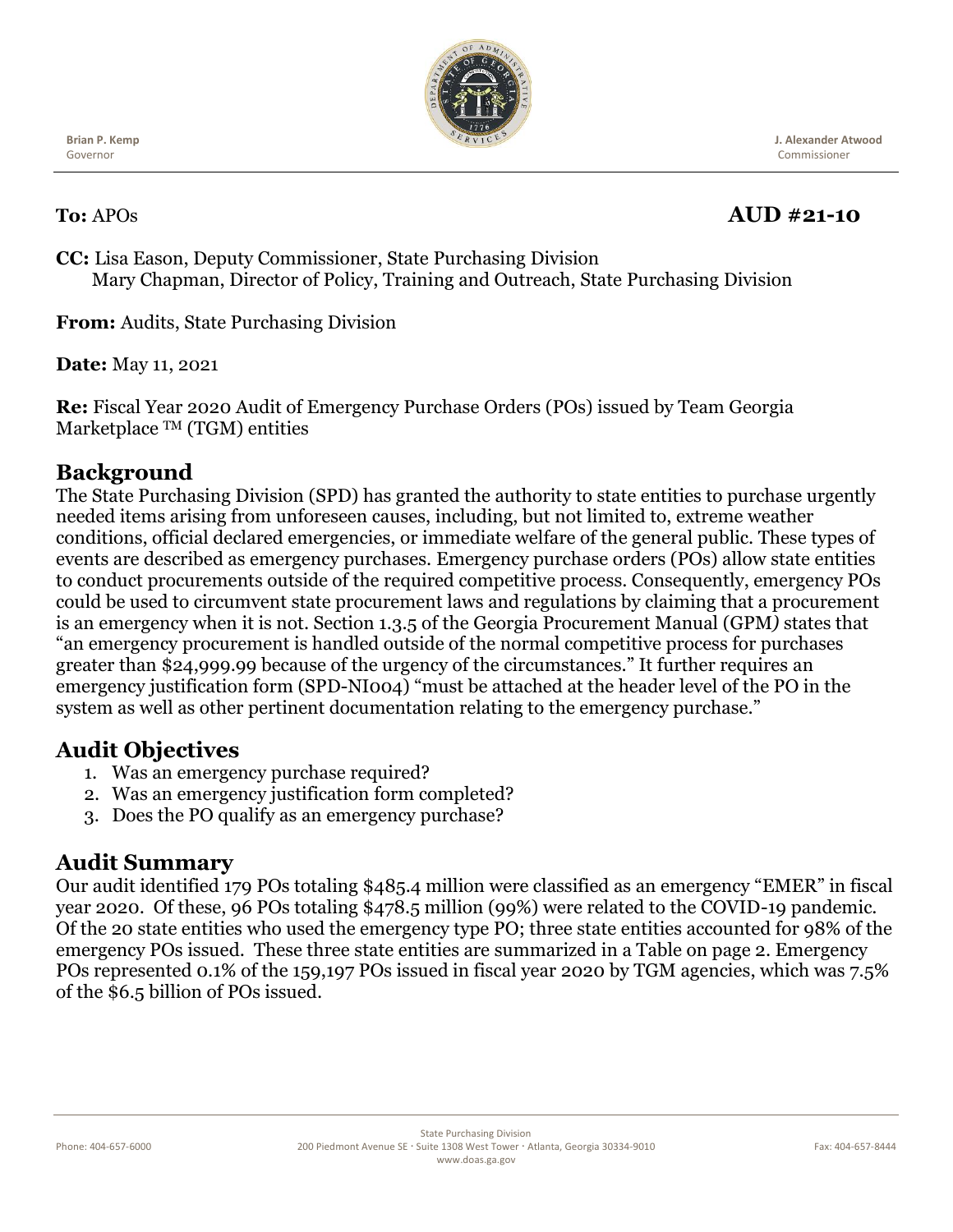| <b>Top 3 State Entities</b>                                                   | <b>PO Amount</b> | <b>PO Count</b> | Percentage |
|-------------------------------------------------------------------------------|------------------|-----------------|------------|
| Community Health, Department of                                               | \$271,500,000    | $\overline{2}$  | 56.9%      |
| Governor, Office of the (a)                                                   | \$169,289,881    | 70              | 34.9%      |
| Public Health, Department of                                                  | \$36,254,174     | 5               | 7.5%       |
| <b>Total</b>                                                                  | \$477,044,055    | 77              | 98.3%      |
| Source: PeopleSoft query TGM_0EPO019D_PO_SPEND_BY_DATE                        |                  |                 |            |
| <b>Notes</b>                                                                  |                  |                 |            |
| (a) These were done by the Georgia Emergency Management and Homeland Security |                  |                 |            |
| Agency, which is administratively attached to the Office of the Governor.     |                  |                 |            |

### **Audit Findings**

Using the requirements from the GPM and state law as guidance, the audit identified:

- 1. 51 (28%) of the 179 POs classified as emergencies were misclassified. These POs should have been classified as follows:
	- a. Thirty-nine POs were less than \$24,999.99 and could have been classified as open market purchases. It should be noted, if multiple or repetitive purchases were made for the same product or service, which in aggregate would exceed \$24,999.99 then an emergency justification form would be needed.
	- b. Ten POs should have been classified as a statewide contract convenience. One of these POs was corrected after the agency purchasing officer was notified since the PO was still open.
	- c. One PO should have been classified as Mandatory since it was with Georgia Enterprises for Products and Services (GEPS); and,
	- d. One PO should have been classified as IGA since it was with Georgia Correctional Industries (GCI). This PO was also less than \$24,999.99.
- 2. Four POs were with the Georgia Department of Transportation and involved work covered under Title 32 of the Official Code of Georgia Annotated (O.C.G.A.). Procurement under this title of the O.C.G.A. is exempt from the State Purchasing Act and does not fall under the purview of DOAS. As a result, an emergency justification form was not required for these POs.
- 3. The remaining 124 POs required an emergency justification form. We could not locate an emergency justification form for 27 (22%) of the 124 POs.
- 4. There were seven emergency POs issued for repairing or replacing failing chillers.
- 5. Section 1.3.5.2 of the GPM requires emergency justification forms be sent to SPD by non-TGM entities as "soon as possible but no later than five business days following the state entity's final payment or receipt and acceptance of the goods/services, whichever occurs last." Although this requirement does not apply to TGM entities, we examined 40 emergency justification forms related to non-COVID-19 emergencies to determine when the forms were completed and the POs issued as a benchmark to see if the forms were submitted timely. On average the emergency justification forms were completed 12 days before the PO was issued. As they relate to the POs, the forms were completed as follows.
	- a. Thirty-one forms were completed before the PO was issued ranging from 1 to 91 days.
	- b. Two forms were completed on the same day the PO was issued.
	- c. Seven forms were completed after the PO was issued ranging from 3 to 127 days. These forms were all completed on or before the date of the last payment. On average the forms were completed 127 days before the date of last payment.